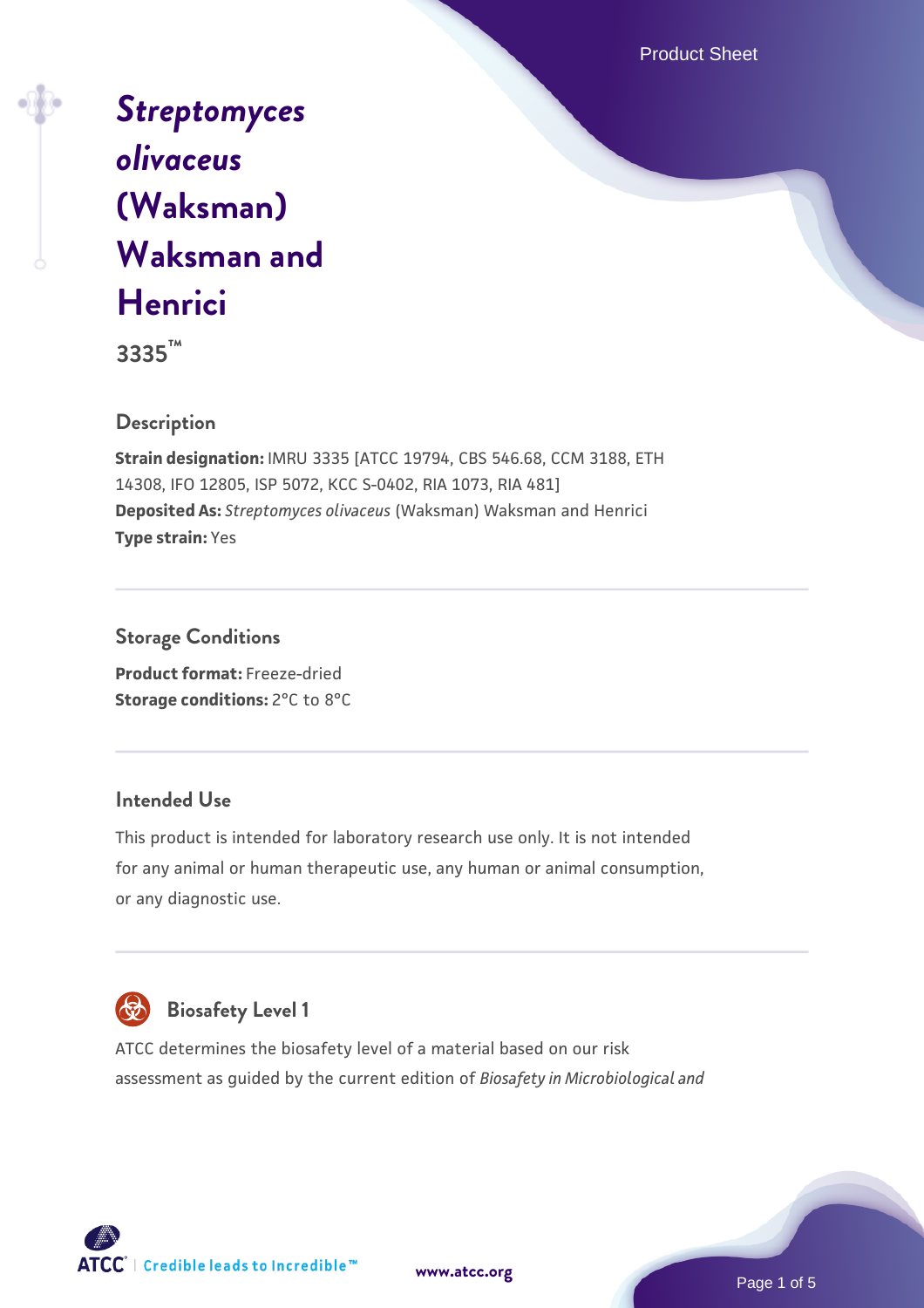# **[Streptomyces olivaceus](https://www.atcc.org/products/3335) [\(Waksman\) Waksman and Henrici](https://www.atcc.org/products/3335) Product Sheet 3335**

*Biomedical Laboratories (BMBL)*, U.S. Department of Health and Human Services. It is your responsibility to understand the hazards associated with the material per your organization's policies and procedures as well as any other applicable regulations as enforced by your local or national agencies.

ATCC highly recommends that appropriate personal protective equipment is always used when handling vials. For cultures that require storage in liquid nitrogen, it is important to note that some vials may leak when submersed in liquid nitrogen and will slowly fill with liquid nitrogen. Upon thawing, the conversion of the liquid nitrogen back to its gas phase may result in the vial exploding or blowing off its cap with dangerous force creating flying debris. Unless necessary, ATCC recommends that these cultures be stored in the vapor phase of liquid nitrogen rather than submersed in liquid nitrogen.

# **Certificate of Analysis**

For batch-specific test results, refer to the applicable certificate of analysis that can be found at www.atcc.org.

#### **Growth Conditions**

**Medium:**  [ATCC Medium 0196: Yeast malt extract medium ISP #2](https://www.atcc.org/-/media/product-assets/documents/microbial-media-formulations/1/9/6/atcc-medium-0196.pdf?rev=3ab98ce3034f46208b34017336aa4c86) **Temperature:** 26°C **Atmosphere:** Aerobic

**Handling Procedures**



**[www.atcc.org](http://www.atcc.org)**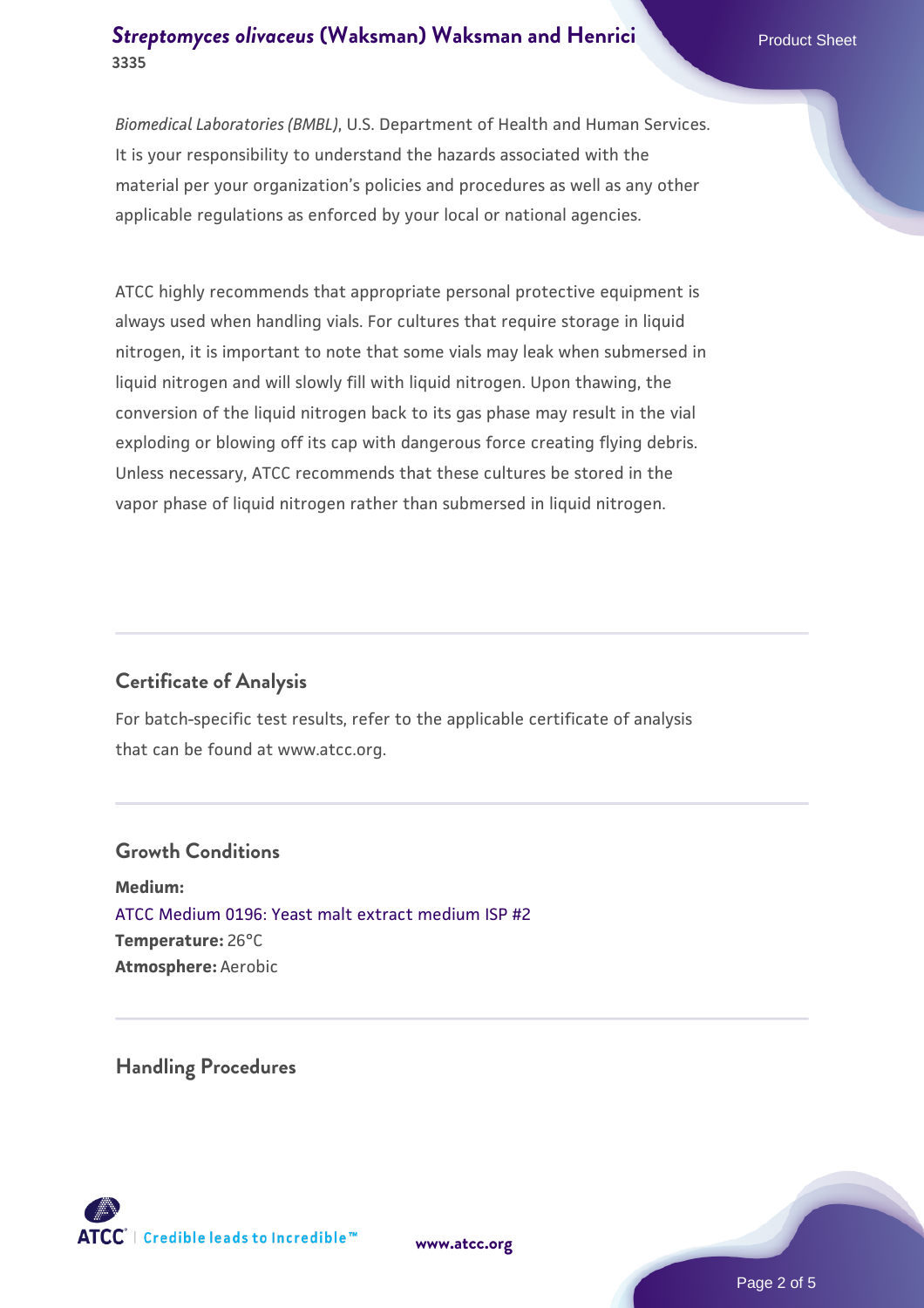# **[Streptomyces olivaceus](https://www.atcc.org/products/3335) [\(Waksman\) Waksman and Henrici](https://www.atcc.org/products/3335) Product Sheet 3335**

- 1. Open vial according to enclosed instructions or visit www.atcc.org for instructions.
- 2. Rehydrate the entire pellet with approximately 0.5 mL of #196 broth. Aseptically transfer the entire contents to a 5-6 mL tube of #196 broth. Additional test tubes can be inoculated by transferring 0.5 mL of the primary broth tube to these secondary tubes.
- 3. Use several drops of the primary broth tube to inoculate a #196 plate  $\,$ and/or #196 agar slant.
- 4. Incubate at 26°C for 3 days.

#### **Notes**

Additional information on this culture is available on the ATCC<sup>®</sup> web site at www.atcc.org.

# **Material Citation**

If use of this material results in a scientific publication, please cite the material in the following manner: *Streptomyces olivaceus* (Waksman) Waksman and Henrici (ATCC 3335)

#### **References**

References and other information relating to this material are available at www.atcc.org.

#### **Warranty**

The product is provided 'AS IS' and the viability of ATCC<sup>®</sup> products is warranted for 30 days from the date of shipment, provided that the customer has stored and handled the product according to the information



**[www.atcc.org](http://www.atcc.org)**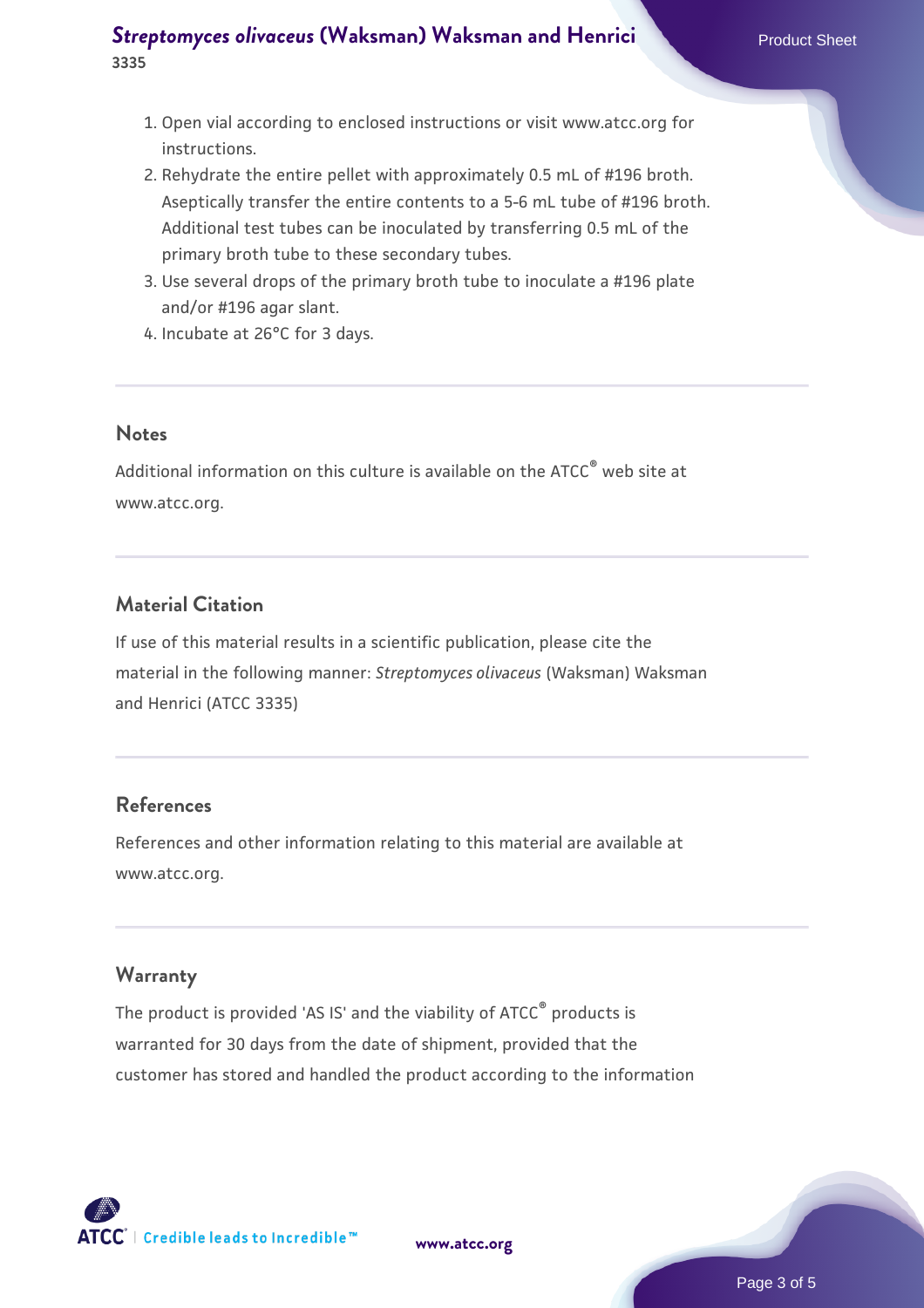# **[Streptomyces olivaceus](https://www.atcc.org/products/3335) [\(Waksman\) Waksman and Henrici](https://www.atcc.org/products/3335) Product Sheet 3335**

included on the product information sheet, website, and Certificate of Analysis. For living cultures, ATCC lists the media formulation and reagents that have been found to be effective for the product. While other unspecified media and reagents may also produce satisfactory results, a change in the ATCC and/or depositor-recommended protocols may affect the recovery, growth, and/or function of the product. If an alternative medium formulation or reagent is used, the ATCC warranty for viability is no longer valid. Except as expressly set forth herein, no other warranties of any kind are provided, express or implied, including, but not limited to, any implied warranties of merchantability, fitness for a particular purpose, manufacture according to cGMP standards, typicality, safety, accuracy, and/or noninfringement.

#### **Disclaimers**

This product is intended for laboratory research use only. It is not intended for any animal or human therapeutic use, any human or animal consumption, or any diagnostic use. Any proposed commercial use is prohibited without a license from ATCC.

While ATCC uses reasonable efforts to include accurate and up-to-date information on this product sheet, ATCC makes no warranties or representations as to its accuracy. Citations from scientific literature and patents are provided for informational purposes only. ATCC does not warrant that such information has been confirmed to be accurate or complete and the customer bears the sole responsibility of confirming the accuracy and completeness of any such information.

This product is sent on the condition that the customer is responsible for and assumes all risk and responsibility in connection with the receipt, handling, storage, disposal, and use of the ATCC product including without limitation taking all appropriate safety and handling precautions to minimize health or environmental risk. As a condition of receiving the material, the customer agrees that any activity undertaken with the ATCC product and any progeny or modifications will be conducted in compliance with all applicable laws,



**[www.atcc.org](http://www.atcc.org)**

Page 4 of 5